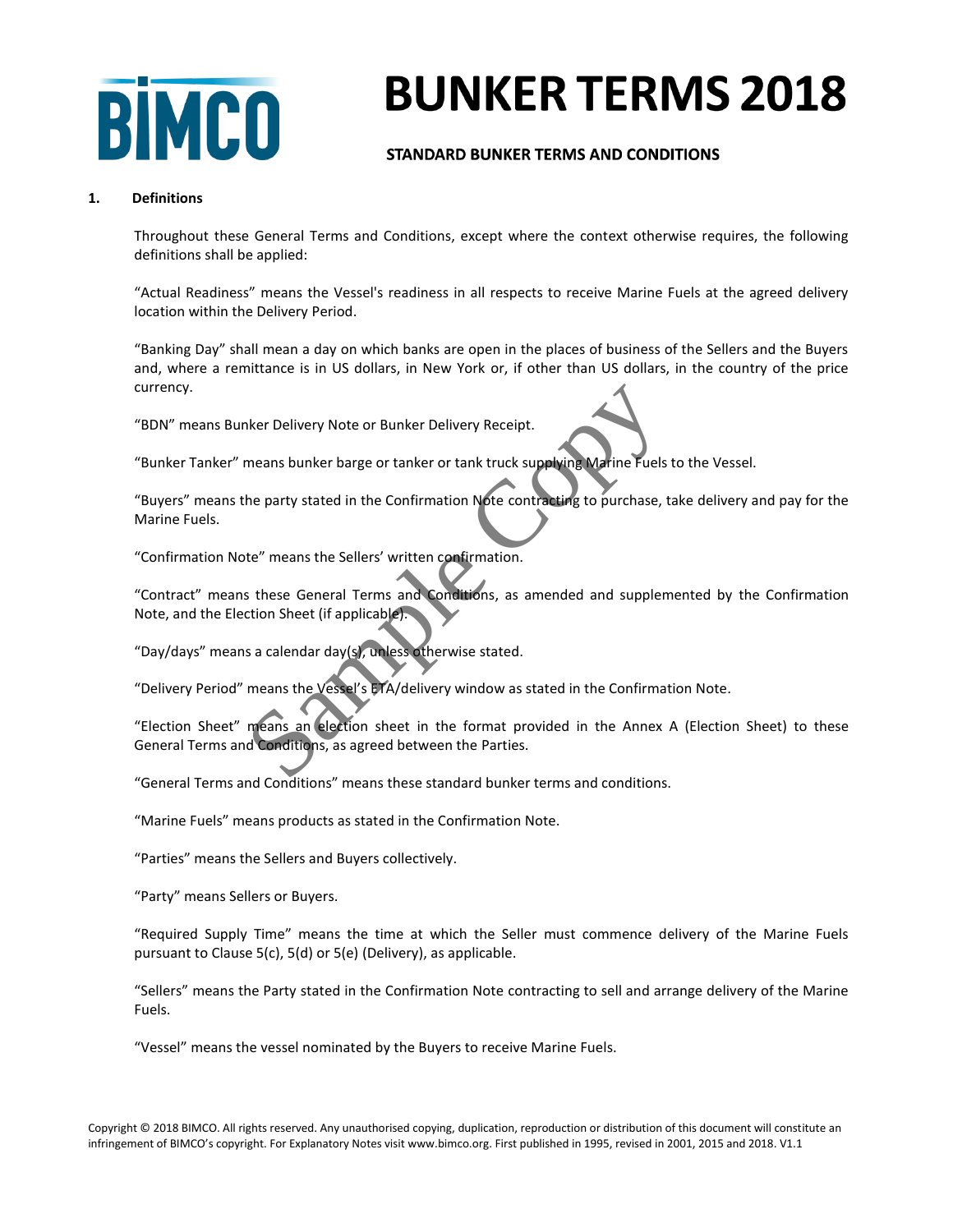STANDARD BUNKER TERMS AND CONDITIONS

## **2. Specifications /Grades/Quality**

- (a) The Buyers shall have the sole responsibility for the nomination of the specifications and grades of Marine Fuels fit for use by the Vessel.
- (b ) The Sellers warrant that the Marine Fuels shall be of a homogeneous and stable nature and shall comply with the specifications and grades agreed between the parties and stated in the Confirmation Note. Unless otherwise agreed in the Confirmation Note, the Marine Fuels shall in all respects comply with the latest edition of ISO Standard 8217 as per the date of the Confirmation Note.

## **3. Quantities/Measurements**

- (a) Subject to the provisions of Subclause 6(c) (Documentation) and Clause 9 (Claims) hereunder the quantities of Marine Fuels delivered shall be measured from the official gauge or manual sounding or meter of the Bunker Tanker effecting delivery, or in case of delivery ex -wharf, of the shore -meter or the like equipment .
- (b) The Sellers shall invite the Buyers or their representatives to witness the opening and closing gauge, or manual sounding or meter reading and the taking of bunker temperature of all bunker tanks on the Bunker Tanker and shall be given sufficient information and access to the official gauge or manual soundings or meter of the Bunker Tanker or shore-meter and relevant documentation to verify the volume delivered. The absence of the Buyers or their representatives shall not prejudice the validity of the measurement of the quantities of Marine Fuels delivered. In the event that local bunkering rules and regulations apply mandatorily, these shall take precedence over the provisions of Subclauses 3(a) and 3(b) (Quantities/Measurements).
- (c) The Marine Fuels to be delivered under the Contract shall be measured and calculated in accordance with the ISO -ASTM -API -IP Petroleum Measurement Tables.

## **4. Sampling**

- mate delivery, or in case of delivery ex-whart, of the shore-meter are the likely<br>all invite the Buyers or their representatives to witness the opening an<br>enter reading and the taking of bunker temperature of all bunker la (a) The Sellers shall invite the Buyers or their representatives to witness the sampling of Marine Fuels. During bunkering a primary sample shall be drawn at a point, to be mutually agreed between the Sellers and the Buyers or their respective representatives, closest to the Vessel's bunker manifold and otherwise in accordance with the procedures set out in IMO Resolution MEPC.182(59) Guidelines for the Sampling of Fuel Oil for Determination of Compliance with MARPOL 73/78 Annex VI or any subsequent amendments thereto. Each sample shall be thoroughly mixed and carefully divided into a minimum of five ( 5) identical samples and one sample of each grade of Marine Fuels shall be retained on board the Vessel for MARPOL purposes. The absence of the Buyers or their representatives shall not prejudice the validity of the samples taken. In the event that local bunkering rules and regulations apply mandatorily, these shall take precedence over the provisions of this Subclause 4(a) (Sampling ) .
- ( b ) The samples referred to in Subclause 4(a) (Sampling) shall be securely sealed and provided with labels showing the Vessel's name, identity of delivery facility, product name, delivery date and place and point of sampling and seal number, authenticated with the Vessel's stamp and signed by the Sellers' representative and the Master of the Vessel or the Master's authorized representative.
- ( c ) Two (2) samples shall be retained by the Sellers for minimum forty -five (45) days after delivery of the Marine Fuels to the Vessel or, on being requested in writing by the Buyers, for as long as the Buyers may reasonably require, and the other three ( 3) samples shall be retained on board the Vessel (one of which shall be for MARPOL purposes) .
- ( d ) If the quantity is delivered by more than one Bunker Tanker, the sampling procedure shall be repeated as outlined in this Clause 4 (Sampling) .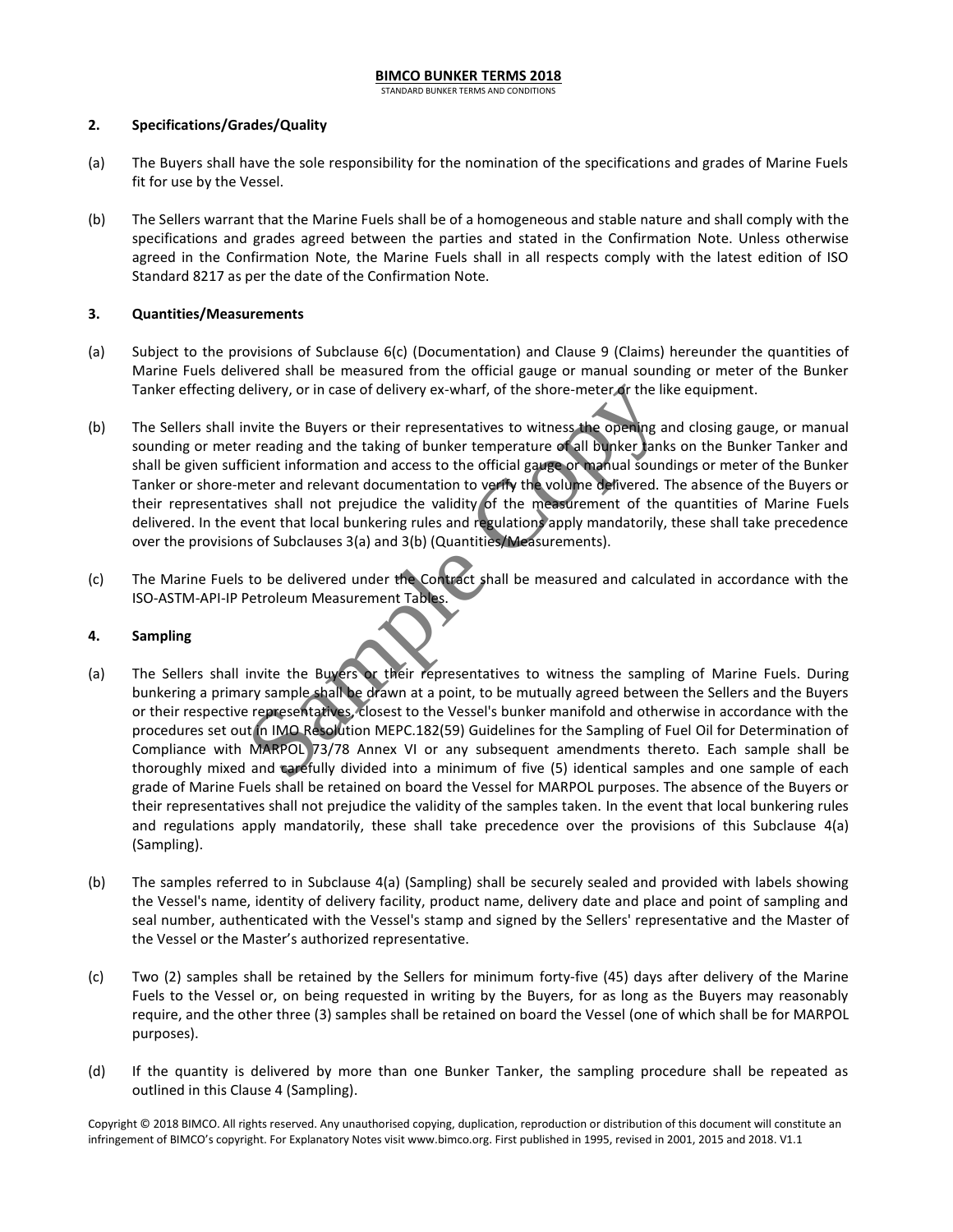#### **5. Delivery**

- (a) Within the Delivery Period :
	- (i) the Sellers shall deliver the Marine Fuels; and
	- (ii) the Buyers shall take delivery of the Marine Fuels,

day and night, Sundays and holidays included, at the port or place of delivery, subject always to the custom of that port or place .

- (b) The Buyers, or their agents at the port or place of delivery, shall give the Sellers or their representatives at the port or place of delivery, seventy-two (72) and forty-eight (48) hours approximate and twenty-four (24) hours definite notice of the Vessel's arrival and the location and time at which deliver y of the Marine Fuels is requested. If the Sellers agree to commence the delivery of the Marine Fuels at the time specified in the Buyers' 24 hours' notice, or the Parties agree to another time, the Sellers shall confirm this in writing to the Buyers (the "Confirmed Delivery Time").
- the Sellers agree to commence the delivery of the Marine Fuelsiat the ties, or the Parities agree to another time, the Sellers shall confirm this is elivery Time").<br>
the time of Actual Readiness is within 6 hours<sup>\*</sup> of the (c) Providing that the time of Actual Readiness is within 6 hours\* of the Confirmed Delivery Time, the Sellers shall commence delivery of the Marine Fuels within 6 hours\* of either: (i) the Confirmed Delivery Time; or (ii) the time of Actual Readiness, whichever is later .
- (d) Where the time of Actual Readiness is not within 6 hours \* of the Confirmed Delivery Time, the Sellers shall commence delivery within 12 hours \* of either: (i) the Confirmed Delivery Time; or (ii) the time of Actual Readiness, whichever is later .
- (e) Where no Confirmed Delivery Time has been agreed, the Sellers shall commence delivery within 12 hours \* of the Buyers' time of Actual Readiness.

*\*or such number of hours as otherwise specified in the Election Sheet.*

- ( f ) The Sellers shall:
	- (i) be in possession of all permits required to comply with all relevant regulations pertaining to delivery of Marine Fuels at the port or place of delivery; and
	- (ii) subject to local laws, render all necessary assistance which may be reasonably required to make connections and disconnections between the delivery hose(s) and the Vessel's bunker manifold.
- ( g ) The Buyers shall be responsible for making all connections and disconnections between the delivery hose(s) and the Vessel's bunker manifold and to ensure that the hose(s) are properly connected to the Vessel's bunker manifold prior to the commencement of delivery.
- ( h ) The Buyers shall ensure that the Vessel is in possession of all certificates required to comply with all relevant regulations pertaining to delivery of the Marine Fuels at the port or place of delivery and that the Master of the Vessel or the Master's authorised representative shall:
	- (i) advise the Sellers in writing, prior to delivery, of the maximum allowable pumping rate and pressure and agree on communication and emergency shut -down procedures;
	- (ii) notify the Sellers in writing prior to delivery, of any special conditions, difficulties, peculiarities, deficiencies or defects in respect of and particular to the Vessel which might adversely affect the delivery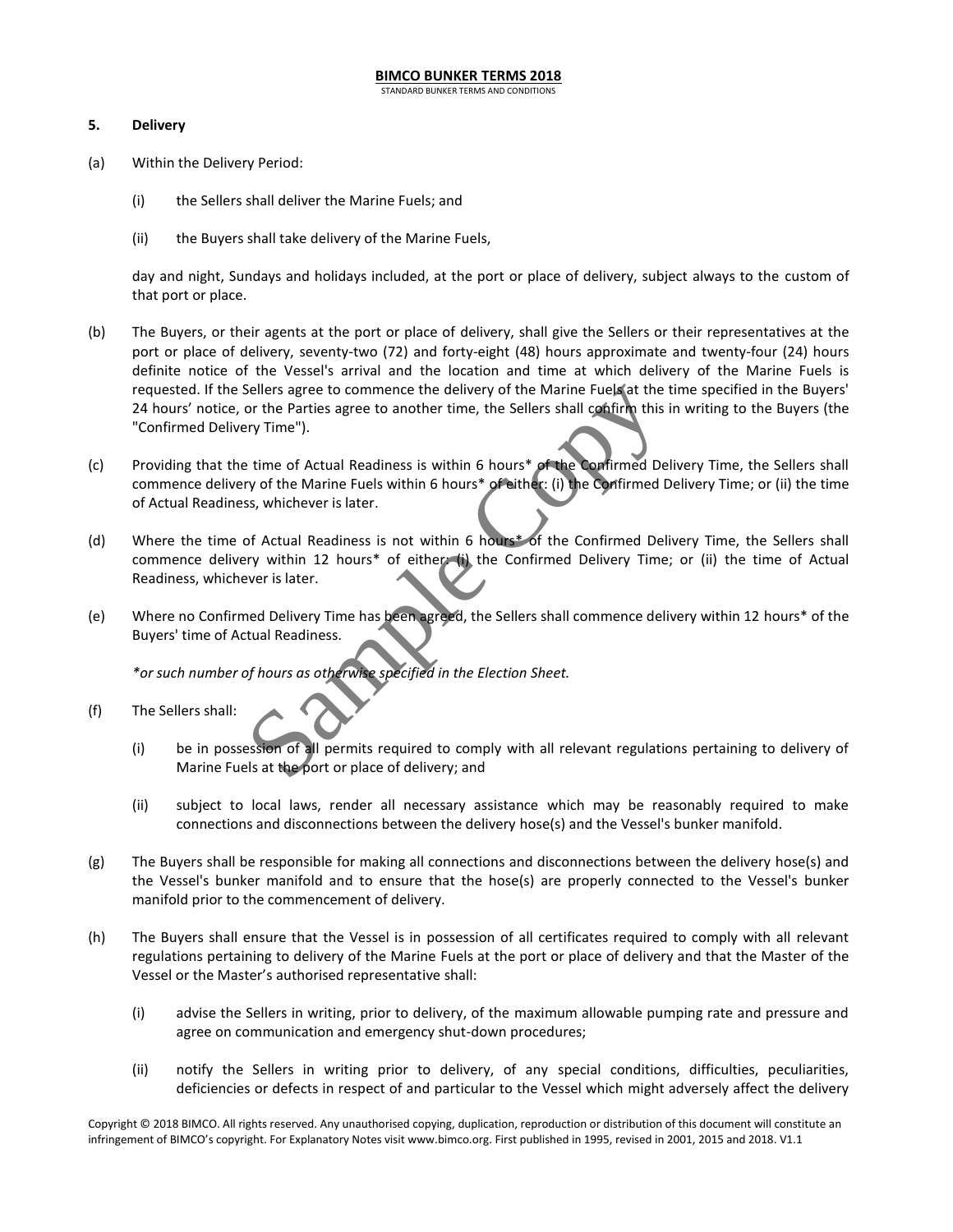of the Marine Fuels ; and

(iii) provide a free side to receive the Marine Fuels and render all necessary assistance which may reasonably be required to moor or unmoor the Bunker Tanker, as applicable.

#### **6. Documentation**

- (a) Before commencement of delivery the Sellers shall present for written acknowledgement by the Master of the Vessel or the Master's authorised representative, a bunker pre-delivery form or similar document, duly signed by the Sellers or their representative, which shall contain the quantities to be delivered and all information required in accordance with ISO 13739 or any subsequent amendments thereof, including, in particular, the values for: viscosity; density; sulphur content; flash point; and delivery temperature. In addition, and if available, similar information shall be provided for vanadium; ash content; water content; and pour point. In the event that local bunkering rules and regulations apply mandatorily, these shall take precedence over the provisions of this Subclause 6(a) (Documentation) .
- (Documentation).<br>
very is completed and quantities measured, a BDN shall be signed and<br>
the Master's authorised representative, and returned to the Selers,<br>
ment of the actual volume and the actual delivery temperature onl (b) Once the delivery is completed and quantities measured, a BDN shall be signed and stamped by the Master of the Vessel or the Master's authorised representative, and returned to the Sellers, or their representative, as acknowledgement of the actual volume and the actual delivery temperature only and a duplicate copy shall be retained by the Master of the Vessel. This receipt shall contain the following minimum information which is warranted by the Sellers: delivered quantity in volume units; density in kg/m<sup>3</sup> at 15° C as per ISO 3675; delivery temperature; flash point; sulphur content in % m/m as per ISO 8754; and viscosity .
- (c) In the event the Master of the Vessel or the Master's authorised representative is not satisfied with the sampling, quantity or any other matter concerning the Marine Fuels or their delivery, the Master or the Master's authorised representative shall on completion of delivery:
	- (i) make appropriate remarks in the BDN detailing the complaints and/or referring to a separate letter of protest; or
	- (ii) if remarks in the BDN are not permitted, issue a separate letter of protest,

receipt of either of which shall be acknowledged in writing by the Sellers' representative .

#### **7. Price**

- (a) The Sellers' price of the Marine Fuels is valid only if the Vessel arrives within the Delivery Period and shall be in the amount expressed per unit and in the currency stated in the Confirmation Note for each grade of Marine Fuels delivered into the Vessel's tanks free delivered/ex -wharf as applicable and stated in the Confirmation Note. In the event the price is quoted in volume units, conversion to standard volume shall be at sixty (60 ) degrees Fahrenheit or at fifteen (15) degrees Celsius. If the Sellers agree to arrange delivery of the Marine Fuels outside the Delivery Period the Sellers shall be entitled to amend the price to take into account prevailing market prices.
- (b) Any and all additional charges incurred by the Seller s which are for the Buyers' account shall be specified in the Sellers' quotation and in the Confirmation Note and shall include but not be limited to:
	- (i) w harfage charges, barging charges or other similar charges;
	- (ii) mooring charges or port dues ; and
	- (iii) duties, taxes, charges or other costs in the country where delivery takes place.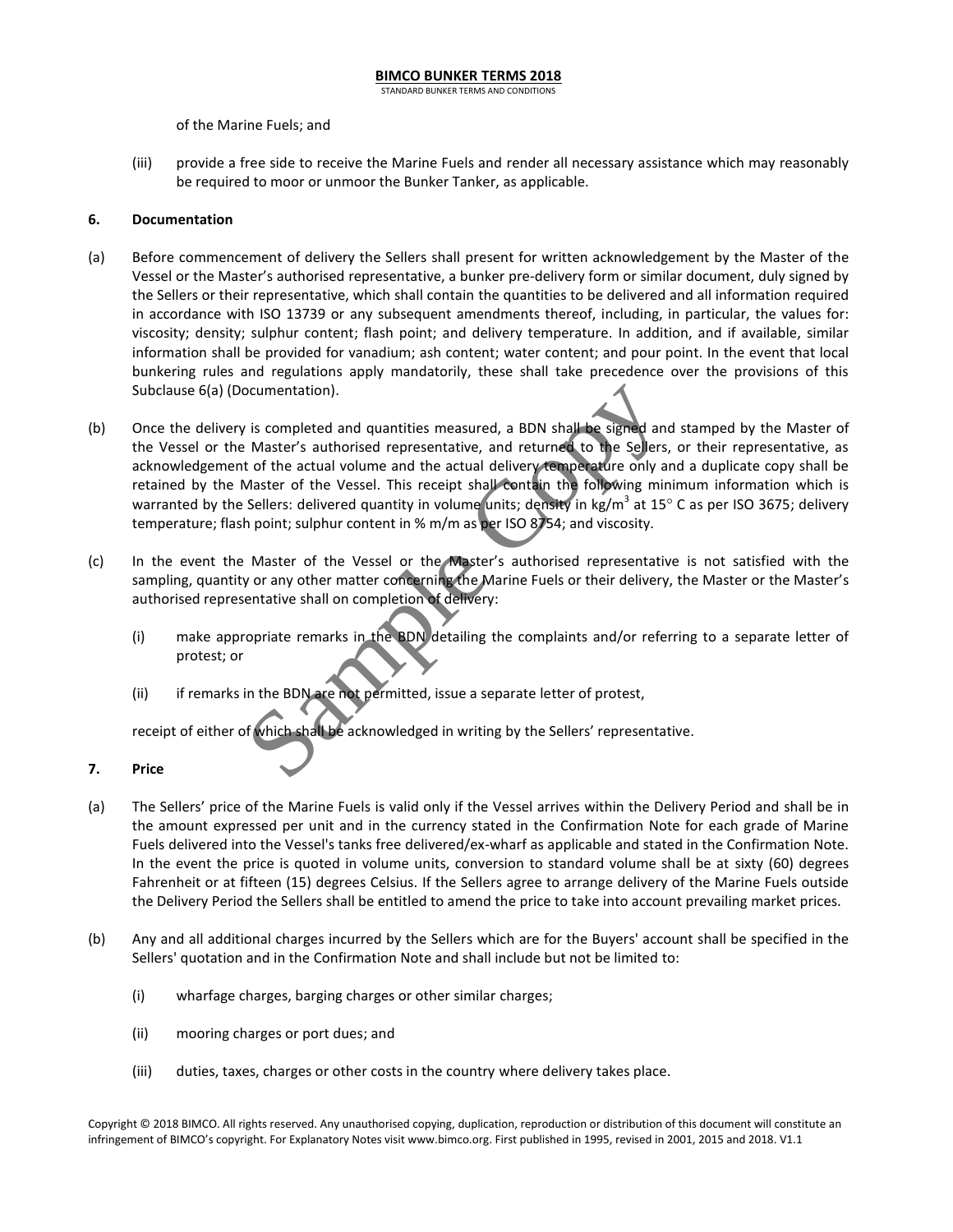STANDARD BUNKER TERMS AND CONDITIONS

#### **8. Payment**

- (a) Payment for the Marine Fuels shall be made by the Buyers within thirty (30) days or, if otherwise agreed, within the number of days stated in the Confirmation Note after the completion of delivery. In the event payment has been made in advance of delivery, such payment shall be adjusted on the basis of the actual quantities of Marine Fuels delivered and additional payment and/or refund shall be made within seven (7) days after the completion of delivery.
- (b) Payment shall be made in full, without set -off, counterclaim, deduction and/or discount, and free of bank charges.
- (c) Payment shall be deemed to have been made on the date the payment is credited to the bank account designated by the Sellers.
- (d) If payment falls due on a non-Banking Day, then payment shall be made on or before the last Banking Day before the due date.
- (e) Payment for delivery under th e Contract shall satisfy sums owed to the Seller in the following order: (1) interest; (2) legal and enforcement costs; and (3) invoices from oldest to newest.
- ( f ) Any delay in payment and/or refund shall entitle either Party to interest at the rate of two (2) per cent per month or any part thereof or as otherwise agreed as per the Confirmation Note .
- ( g ) In the event of non-payment or non-refund, the non-defaulting Party reserves the right to pursue such legal remedies as may be available to them to recover the amount owed.
- Is due on a non-Banking Day, then payment shall be made on or before<br>delivery under the Contract shall satisfy sums owed to the Seller in the<br>inforcement costs; and (3) invoices from oldest to pervest.<br>ayment and/or refund (h) Notwithstanding any agreement to the contrary, payment for any amounts due (whether yet payable or not) under th e Contract (or any other contract between the Buyers and the Sellers) will become due immediately and in the event of :
	- (i) bankruptcy, liquidation or suspension of payment (or any of the events stated in Clause 17(a) and (b) (Termination) ) or comparable situation of the Buyers; or
	- (ii ) any other situation, which in the reasonable discretion of the Sellers is deemed to affect adversely the financial position of the Buyers,

the Seller s shall have the option to :

- ( 1 ) demand that the Buyers comply with their obligations under th e Contract; and/or
- ( 2 ) demand adequate security; and/or
- $(3)$ ) suspend any pending deliveries; and/or
- $(4)$ ) withdraw permission to consume the Marine Fuels for the propulsion of the Vessel; and/or
- $(5)$ ) terminate th e Contract.

#### **9. Claims**

(a) Quantity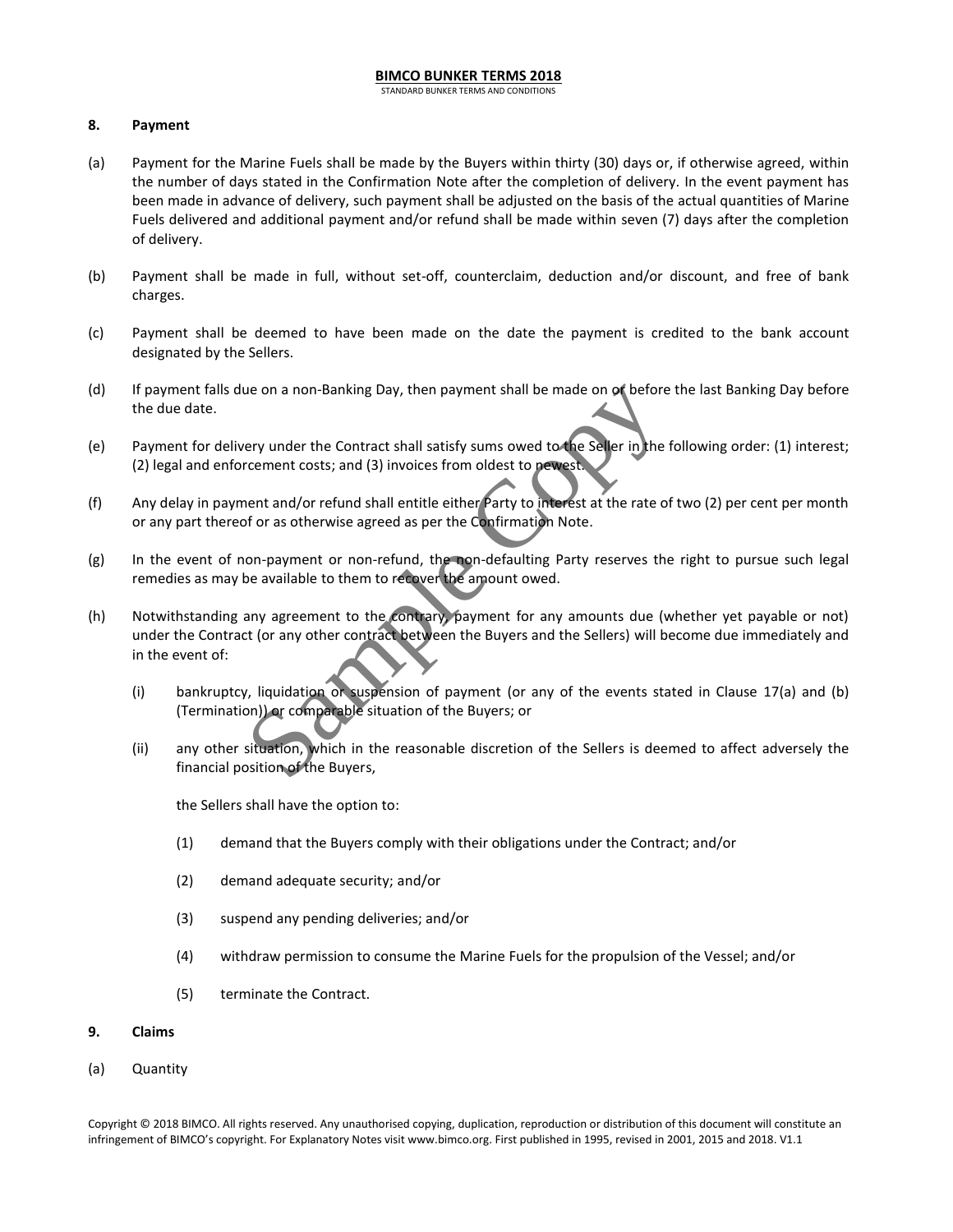#### **BIMCO BUNKER TERMS 201 8** STANDARD BUNKER TERMS AND CONDITIONS

- (i) Any dispute as to the quantity delivered must be noted at the time of delivery in accordance with Subclause 6(c) (Documentation), and a claim for such quantity dispute must be presented to the Sellers by the Buyers in writing within fourteen (14) days from the date of delivery (or such number of days as otherwise specified in the Election Sheet), failing either/both of which such claim shall be deemed to be waived and barred.
- (ii) The Sellers shall have the right to charge the Buyers for all proven additional expenses incurred by the Sellers in connection with the Buyers' failure to take delivery of the full quantity of the Marine Fuels ordered by the Buyers (with an operational tolerance of +/ - two (2) per cent ) .
- (iii) The Buyers shall have the right to charge the Sellers for all proven additional expenses incurred by the Buyers in connection with the Sellers' failure to deliver the full quantity of the Marine Fuels agreed as per the Confirmation Note (with an operational tolerance of +/ - two (2) per cent), unless the quantity is amended by the Master or the Master's authorised representative in writing .

## (b) Quality/Specification

- (i) Any claim as to the quality or specification of the Marine Fuels must be notified in writing promptly after the circumstances giving rise to such claim have been discovered. If the Buyers do not notify the Sellers of any such claim within thirty (30) days of the date of delivery (or such number of days as otherwise specified in the Election Sheet), such claim shall be deemed to be waived and barred.
- fication<br>
in as to the quality or specification of the Marine Fueld must be notificum<br>
stances giving rise to such claim have been discovered. If the Buyer<br>
ch claim within thirty (30) days of the date of delivery (c) such (ii) In the event a claim is raised pursuant to Subclause 9(b)(i) (Claims), the Parties hereto shall have the quality of the Marine Fuels analysed by a mutually agreed, qualified and independent laboratory. The Buyer s may request a full analysis of the parameters of the Marine Fuels in accordance with the specification set out in the Confirmation Note and ISO 4259. The Sellers shall provide the laboratory with one of the samples retained by them as per Subclause 4(c) (Sampling) and the test methods used by the laboratory shall be in accordance with those set out in ISO 8217. Unless otherwise agreed, the cost of the analysis shall be for the account of the Party whose claim/case is found unproven by the analysis.
- (c) Delay

In the event of any delay resulting from:

- (i ) the Buyers' failure to give proper notices and/or the Vessel's failure to be in Actual Readiness within six (6) hours (or such number of hours as otherwise specified in the Election Sheet) of the Confirmed Delivery Time and/or the Vessel failing to receive Marine Fuels at the pumping rate and pressure referred to in Subclause 5(h)(i) (Delivery); or
- (ii) the Sellers' failure to deliver the Marine Fuels in accordance with the minimum hourly pumping rate and pressure referred to in the Confirmation Note; or
- (iii) the Seller's failure to commence delivery of the Marine Fuels within the Required Supply Time ,

then the Party suffering such delay shall be entitled to compensation from the other Party for any los s suffered as a result of that delay.

( d ) Time Bar

> In each and every case any and all claims, except those under Subclauses 9(a)(i) and 9(b)(i) (Claims) , by the Buyer s shall be time barred unless arbitration proceedings have been commenced in accordance with Clause 2 4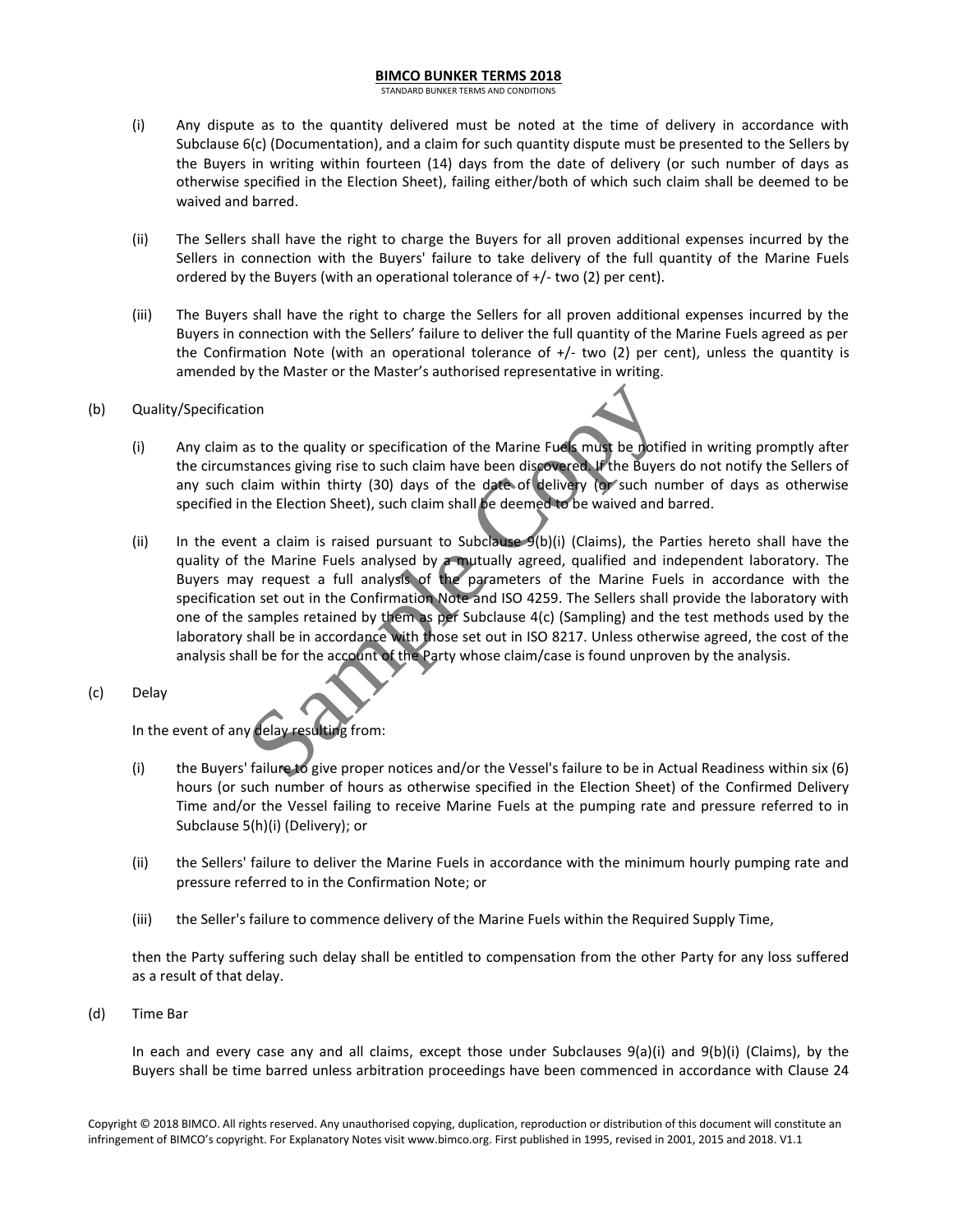STANDARD BUNKER TERMS AND CONDITIONS

(BIMCO Standard Dispute Resolution Clause 2018 ) hereof within twelve (12) months of the date of delivery of the Marine Fuels or the day that delivery should have commenced as per the Confirmation Note.

#### **10. Risk/Title**

- $(a)^*$ Risk and title in the Marine Fuels shall pass to the Buyers once the Marine Fuels have passed the Sellers' flange connected to the Vessel's bunker manifold.
- $(b)*$ Risk in the Marine Fuels shall pass to the Buyers once the Marine Fuels have passed the Sellers' flange connected to the Vessel's bunker manifold. Title to the Marine Fuels shall pass to the Buyers upon payment of all sums due to the Sellers under th e Contract. Until such time as payment is made, on behalf of themselves and the Vessel, the Buyers agree that they are in possession of the Marine Fuels solely as bailee for the Sellers. If, prior to payment, the Sellers' Marine Fuels are commingled with other marine fuels on board the Vessel, title to the Marine Fuels shall remain with the Sellers corresponding to the quantity of the Marine Fuels delivered. The above is without prejudice to such other rights as the Sellers may have under the laws of the governing jurisdiction against the Buyers or the Vessel in the event of non -payment.

\* Subclauses (a) and (b) are alternatives. Indicate agreed alternative in the Election Sheet. If neither Subclause (a) or (b) is stated , then Subclause (b) shall apply.

(c) The Buyers have the Sellers' permission to consume the Marine Fuels for propulsion of the Vessel .

## **11. Compliance with Laws and Regulations**

The Parties will not do or permit to be done anything which might cause any breach or infringement of the laws and regulations of the Flag State of the Vessel or the country of incorporation of the Sellers, or of the places where the Vessel or the Sellers trade or take Marine Fuels under the Contract.

## **12. Sanctions Compliance Clause**

- nout prejudice to such other rights as the Sellers may have under<br>
ainst the Buyers or the Vessel in the event of non-payment,<br>
a) and (b) are alternatives. Indicate agreed alternative in the Lection Sf<br>
1, then Subclause (a) "Sanctions Laws" means any sanction, prohibition or restriction imposed by the United Nations, the European Union, the United Kingdom or the United States of America, including but not limited to the US Department of the Treasury Office of Foreign Asset Control ("OFAC") including the OFAC Specially Designated Nationals or Blocked Persons List (SDN) and the US Department of State .
- (b) The Buyers and the Sellers each warrant that at the date of entering into th e Contract and continuing until delivery of the Marine Fuels and payment by the Buyers to the Sellers in full:
	- (i) neither Party is subject to any of the Sanctions Laws referred to in Subclause 12(a) (Sanctions Compliance Clause) which prohibit or render unlawful any performance under th e Contract;
	- (ii) the Sellers are selling and the Buyers are purchasing the Marine Fuels as principals and not as agent, trustee or nominee of any person with whom transactions are prohibited or restricted under Subclause 12(a) (Sanctions Compliance Clause) ;
	- (iii) the Buyers further warrant that the Vessel is not a designated vessel and is not and will not be chartered to any entity or transport any cargo contrary to the restrictions or prohibitions in Subclause 12(a) (Sanctions Compliance Clause) above ; and
	- (iv) the Sellers further warrant that the Marine Fuels are not of an origin or have been exported as a product from a place that is subject to any of the Sanctions Laws referred to in Subclause 12(a) (Sanctions Compliance Clause) above.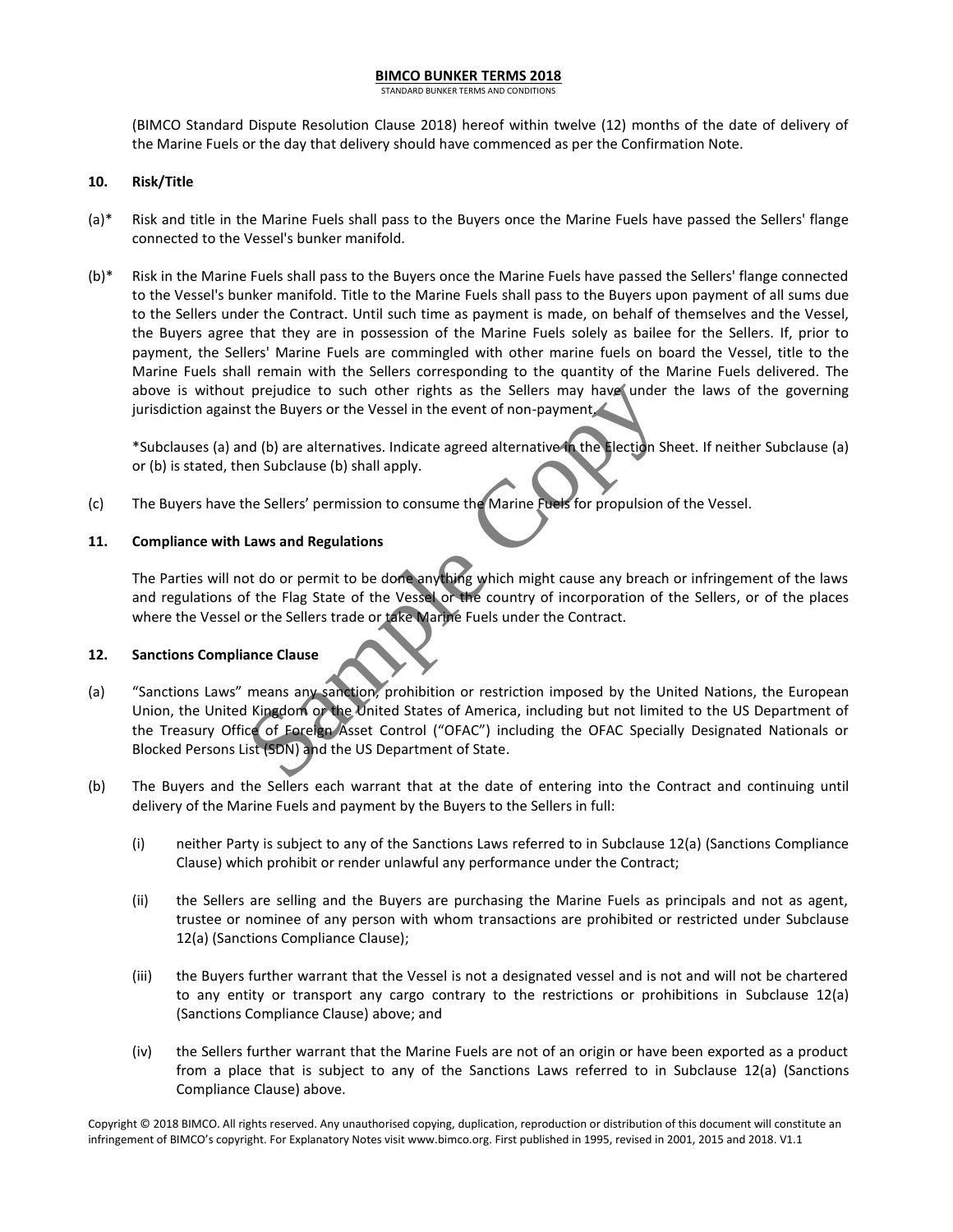STANDARD BUNKER TERMS AND CONDITIONS

- (c) If at any time during the performance of th e Contract either Party becomes aware that the other Party is in breach of warranty as aforesaid, the Party not in breach shall comply with the laws and regulations of any Government to which that Party or the Vessel is subject and follow any orders or directions which may be given by any regulatory or administrative body, acting with powers to compel compliance. In the absence of any such orders, directions, laws or regulations, the Party not in breach may terminate the Contract forthwith.
- (d) Notwithstanding anything to the contrary in this Clause, Buyers and Sellers shall not be required to do anything which constitutes a violation of the laws and regulations of any State to which either of them is subject.
- (e) The Buyers and the Sellers shall be liable to indemnify the other Party against any and all claims, including return of any payment, losses, damage, costs and fines whatsoever suffered by the other Party resulting from any breach of warranty as aforesaid and in accordance with th e Contract.

## **13. Anti -Corruption Clause**

- (a) The Parties agree that in connection with the performance of any Contract they shall each:
	- (i) comply at all times with all applicable anti -corruption legislation and have procedures in place that are, to the best of its knowledge and belief, designed to prevent the commission of any offence under such legislation by any member of its organisation or by any person providing services for it or on its behalf; and
	- (ii) make and keep books, records, and accounts which in reasonable detail accurately and fairly reflect the transactions in connection with any Contract.
- ree that in connection with the performance of any Contract the exhall<br>a call times with all applicable anti-corruption legislation and have pro-<br>sto of its knowledge and belief, designed to prevent the commission<br>ion by a (b) If a demand for payment, goods or any other thing of value ("Demand") is made to either Party by any official, any contractor or sub-contractor engaged by or acting on behalf of either Party or any other person not employed by either Party and it appears that meeting such Demand would breach any applicable anti -corruption legislation, then the Party receiving the Demand shall notify the other Party as soon as practicable and the Parties shall cooperate in taking reasonable steps to resist the Demand.
- (c) If either Party fails to comply with any applicable anti -corruption legislation it shall defend and indemnify the other Party against any fine, penalty, liability, loss or damage and for any related costs (including, without limitation, court costs and legal fees) arising from such breach.
- (d) Without prejudice to any of its other rights under any Contract, either party may terminate a Contract without incurring any liability to the other Party if:
	- ( i ) at any time the other Party or any member of its organisation has committed a breach of any applicable anti -corruption legislation in connection with any Contract; and
	- (ii ) such breach causes the non -breaching Party to be in breach of any applicable anti -corruption legislation.

Any such right to terminate must be exercised without undue delay.

(e) Each Party represents and warrants that in connection with the negotiation of any Contract neither it nor any member of its organisation has committed any breach of applicable anti -corruption legislation. Breach of this Subclause 13(e) (Anti-Corruption Clause) shall entitle the other Party to terminate a Contract without incurring any liability to the other.

#### **1 4 . Indemnity**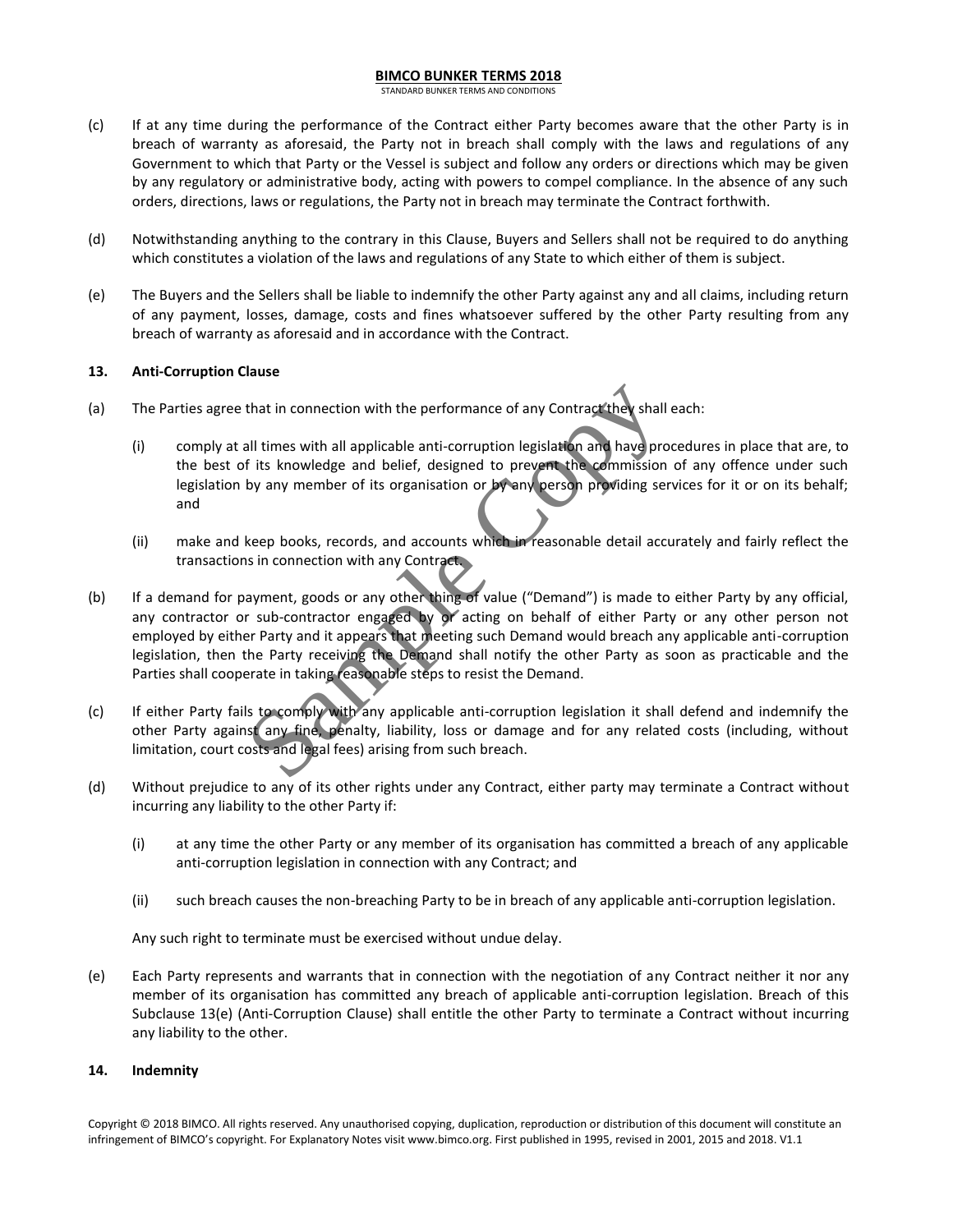STANDARD BUNKER TERMS AND CONDITIONS

- (a) Without prejudice to any other claims arising hereunder or in connection herewith and notwithstanding the provisions of Subclause 9(d) (Claims), if loss is suffered or a liability is incurred by either Party hereto as a direct result of compliance with directions given by the other Party, during or for the purposes of the Parties' obligations hereunder, then the injured party is to be indemnified by the other in respect of such loss or liability; unless such loss or liability arises due to a negligent act or omission by the Party incurring the loss or liability .
- (b) Where claims arise under Subclause 9(c) (Claims) and Subclause 1 4(a) (Indemnity), compensation payable in accordance with Subclause 9(c) (Claims) shall be taken into account in assessing sums payable under Subclause 1 4(a) (Indemnity) .

#### **1 5 . Liability**

- (a) Neither the Buyers nor the Sellers shall be liable to the other Party for:
	- (i) any loss of profit, loss of production whatsoever and whether arising directly or indirectly from the performance or non-performance of the Contract, and whether or not the same is due to negligence or any other fault on the part of either Party, their servants or agents, and
	- (ii) any indirect or consequential loss arising out of or in compection with the performance or nonperformance of the Contract, whether or not the same is due to any breach of contract, negligence or any other fault on the part of either Party, their servants or agents.
- (b) Notwithstanding any other provision in these General Terms and Conditions, the liability of either Party, whatsoever or howsoever caused, shall (exclusive of interest and legal and enforcement costs) not exceed the invoice value of the Marine Fuels or USD 500,000, whichever is the higher figure, unless otherwise agreed in the Election Sheet.

#### **1 6 . Force Majeure**

Sample of the Contract, and whether arising direct and when the contract and when the contract and when the contract and when the set and the contract of the contract, when even the same direct or consequential loss arisin Neither Party shall be liable for any loss, damage or delay due to any of the following force majeure events and/or conditions at the port of delivery which could not reasonably be foreseen at the time of entering into the Contract or guarded against/to the extent the Party invoking force majeure is prevented or hindered from performing any or all of their obligations under th e Contract, provided they have made all reasonable efforts to avoid, minimize or prevent the effect of such events and/or conditions:

- (a) acts of God;
- (b) any Government requisition, control, intervention, requirement or interference;
- (c) any circumstances arising out of war, threatened act of war or warlike operations, acts of terrorism, sabotage or piracy, or the consequences thereof;
- (d) riots, civil commotion, blockades or embargoes;
- (e) epidemics;
- (f) earthquakes, landslides, floods or other extraordinary weather conditions;
- (g) strikes, lockouts or other industrial action, unless limited to the employees of the Party seeking to invoke force majeure;
- (h) fire, accident, explosion except where caused by negligence of the Party seeking to invoke force majeure;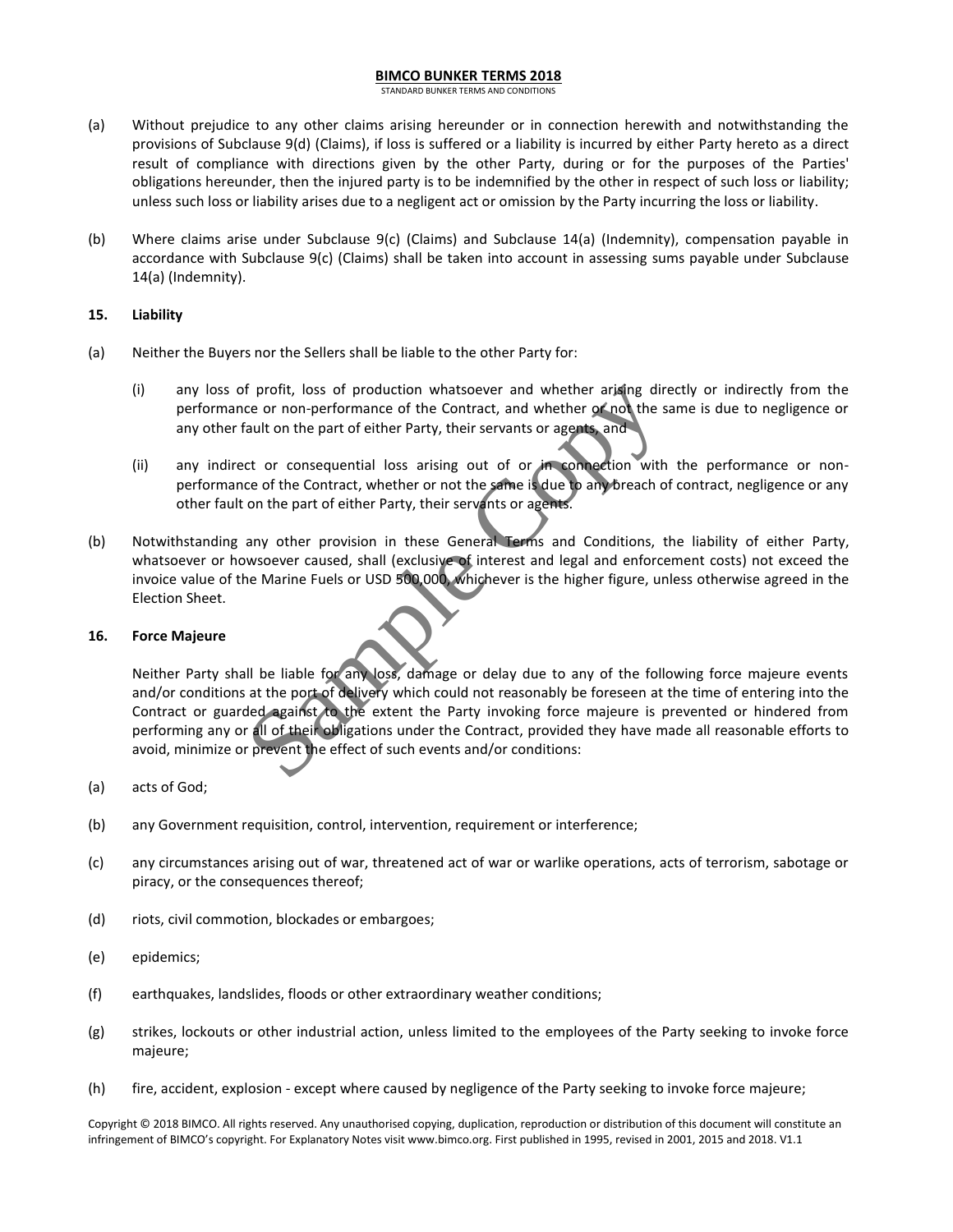STANDARD BUNKER TERMS AND CONDITIONS

(i) any other similar cause beyond the reasonable control of either Party.

The Party seeking to invoke force majeure shall notify the other Party in writing within two (2) Days of the occurrence of any such event/condition.

#### **1 7 . Termination**

Without prejudice to accrued rights hereunder, either Party hereto shall be entitled to terminate th e Contract in the event of:

- (a) any application being made or any proceedings being commenced, or any order or judgment being given by any court, for
	- (i) the winding up, dissolution, liquidation or bankruptcy of either Party (otherwise than for the purpose of reconstruction or amalgamation) or if a receiver or administrator is appointed, or if it suspends payment, ceases to carry on business or makes any special arrangement or composition with its creditors ; or
	- (ii) the appointment of a receiver, liquidator, trustee, administrator, administrative receiver or similar functionary of the other Party of all or a substantial part of its assets (otherwise than for the purpose of a reconstruction or amalgamation); or
- ( b any act being done or event occurring which, under the applicable law thereof, has a substantially similar effect to any of the said acts or events described above; or
- ( c either Party is in breach of the provisions of Clause 12 (Sanctions Compliance Clause) (if applicable); or
- (d) either Party is in breach of any material provision under th e Contract; or
- ( e ) if a force majeure event as defined in Clause 16 (Force Majeure) prevents or hinders the performance of the Contract for a period exceeding ten (10) consecutive days from the time at which the impediment begins to prevent performance if notice is given without delay or, if notice is not given without delay, from the time at which notice thereof reaches the other Party.

#### **1 8 . Pollution**

- truction or amalgamation) or it a receiver or administrator is appointed<br>to carry on business or makes any special arrangement or composition<br>pointment of a receiver, liquidator, trustee, administrator, administrator<br>speci (a) In the event of any spillage (which for the purpose of this Clause shall mean any leakage, escape, spillage or overflow of the Marine Fuels) causing or likely to cause pollution occurring at any stage of the bunkering operation, the Buyers and the Sellers shall jointly, and regardless as to whether the Buyers or the Sellers are responsible, immediately take such actions as are reasonably necessary to effect clean up and which shall always be conducted in accordance with such local laws and regulations which may compulsorily apply.
- (b) Where it is a compulsory requirement of the law of the port or place of delivery of the Marine Fuels that the Sellers shall have in place their own oil spill contingency plans, the Sellers shall ensure that they have in place valid oil spill contingency plans.
- (c) Each Party hereby guarantees payment of and/or agrees to indemnify and hold the other Party harmless for any claims, losses, damages, expenses, penalties or other liabilities incurred (including but not limited to those incurred under any state, national or international oil pollution legislation ), as a result of any spillage arising out of or in connection with the performance of th e Contract where such spillage is caused or contributed to by that Party . To the extent that such spillage is caused or contributed to by any fault on the part of both Parties, each Party shall indemnify the other Party for its respective degree of fault .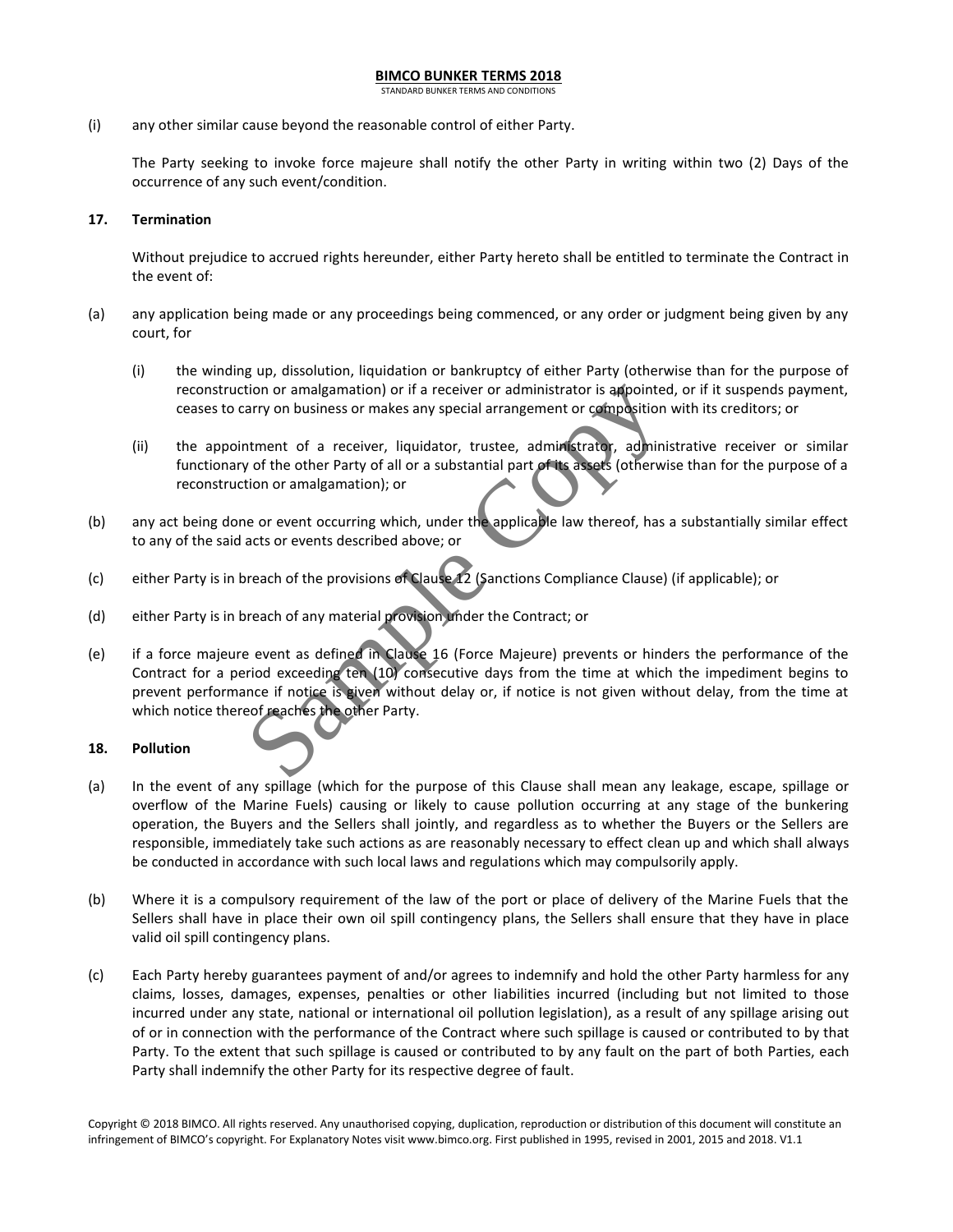STANDARD BUNKER TERMS AND CONDITIONS

(d) The Sellers shall use their best endeavours to ensure that the owners of the Bunker Tanker are fully insured for oil spill liabilities as required by statutory rules or regulations. If such coverage or insurance is not obtained by the owners of the Bunker Tanker, it shall be the sole responsibility of the Sellers to establish such coverage for their account. Proof and conditions of such coverage, whether established by the Marine Fuels supplying company or by the Sellers shall be made available to the Buyers at their request, as soon as practically possible.

#### **1 9 . Drug s and Alcohol Policy**

- (a) Each Party shall enforce a company drug and alcohol policy on board the Vessel and the Bunker Tanker and, in the case of the Sellers, also in their facilities.
- (b) Such company drug and alcohol policies shall meet or exceed the standards in the International Convention on Standards of Training, Certification and Watchkeeping for Seafarers, 1978, as amended .
- (c) The Buyers' personnel shall comply with the Sellers' policy in the Seller's facilities or on board the Bunker Tanker, and the Sellers ' personnel shall comply with the Buyers ' policy when on board the Vessel.
- (d) Both Parties acknowledge and agree that the selling, possession, distribution, use or being under the influence of alcohol or any controlled substance or dangerous drugs other than those medically prescribed is prohibited.

#### **20 . Confidentiality**

- ersonnel shall comply with the Sellers' policy in the Seller's facilities or o' personnel shall comply with the Buyers' policy when on board the Ve<br>
solicy of the Version of the Version of the Version of the Version of the (a) Neither Party shall disclose to third parties any confidential information relating to pre -contractual discussions and/or the terms and conditions of the Contract, except with the prior written consent of the other Party, which shall not be unreasonably withheld, or to the extent required by law, or by a request of a government or its agency thereof.
- (b) The Parties shall take reasonable precautions to ensure that no unauthorised disclosure of confidential information takes place.
- (c) If a Party is uncertain as to whether information is confidential, the Sellers or the Buyers (as the case may be) shall consult with the other Party.
- (d) Should either Party be required by law to disclose confidential information, the disclosing Party will, where permitted, notify the other Party and shall disclose only the minimum confidential information required to satisfy legal requirements.
- (e) Information is not confidential for the purposes of this Clause if it was in the possession of the Party prior to receipt from the other Party; becomes publicly available other than as a result of a breach of th e Contract by one of the Parties; or is lawfully received from a third party.
- (f) This Clause shall survive termination of th e Contract.

#### **21 . Third Party Rights**

No third parties may enforce any term of th e Contract.

#### **2 2 . Assignment**

Neither Party shall assign any of their rights under th e Contract without the prior written consent of the other Party, such consent not to be unreasonably withheld or delayed, or unless otherwise agreed in the Election Sheet .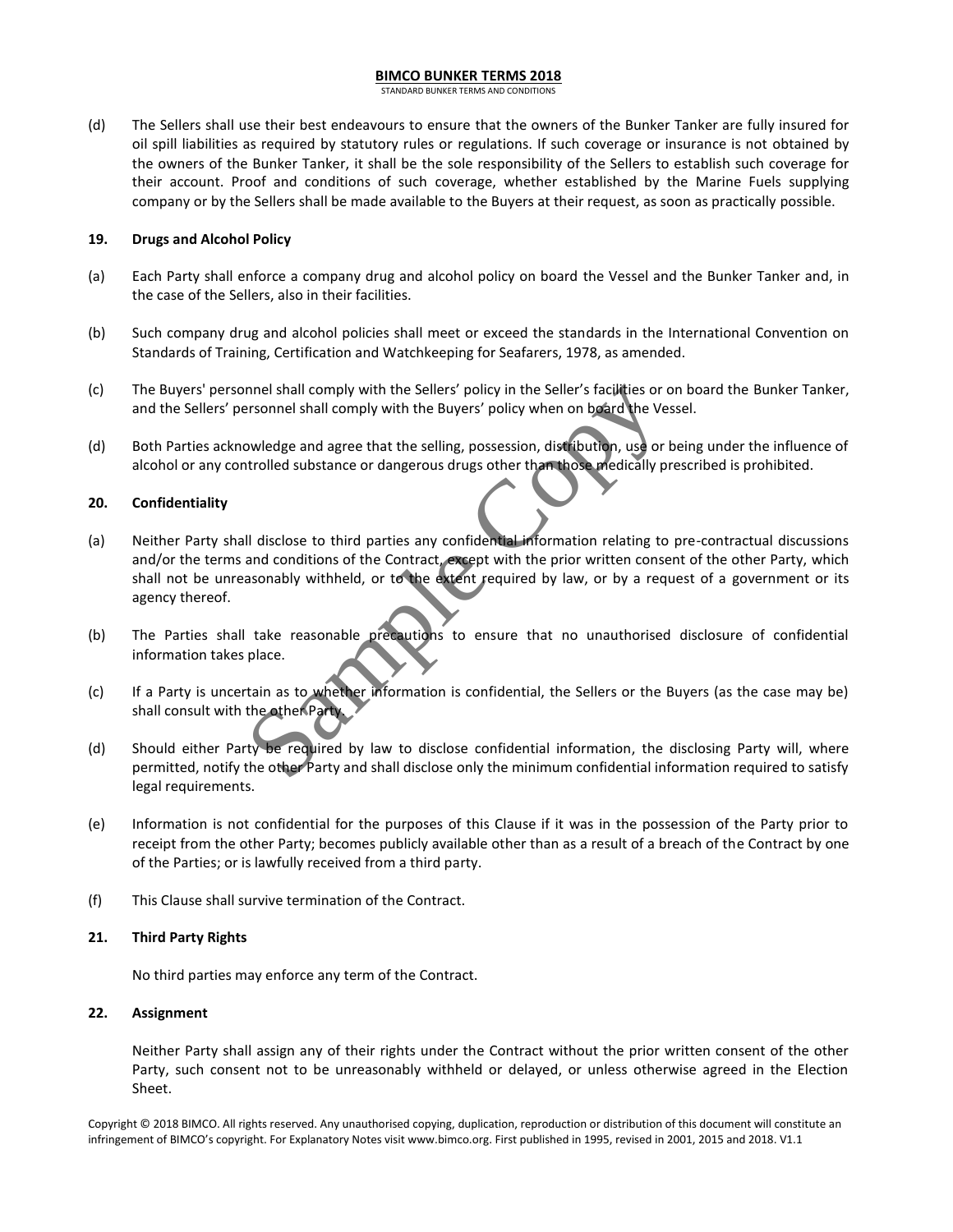STANDARD BUNKER TERMS AND CONDITIONS

#### **2 3 . Partial Validity**

If any provision of th e Contract is or becomes or is held to be illegal, invalid or unenforceable in any respect under any law or jurisdiction, the provision shall be deemed to be amended to the extent necessary to avoid such illegality, invalidity or unenforceability, or, if such amendment is not possible, the provision shall be deemed to be deleted from th e Contract to the extent of such illegality, invalidity or unenforceability, and the remaining provisions shall continue in full force and effect and shall not in any way be affected or impaired thereby.

#### **2 4 . Dispute Resolution Clause**

 $(a)^*$ \* Th e Contract shall be governed by and construed in accordance with English law and any dispute arising out of or in connection with the Contract shall be referred to arbitration in London in accordance with the Arbitration Act 1996 or any statutory modification or re-enactment thereof save to the extent necessary to give effect to the provisions of this Clause .

The arbitration shall be conducted in accordance with the London Maritime Arbitrators Association (LMAA) Terms current at the time when the arbitration proceedings are commenced.

on shall be conducted in accordance with the London Maritime Arb<br>at at the time when the arbitration proceedings are commenced.<br>
Shall be to three arbitrators. A Party wishing to **referend style units**<br>
shall be to three a The reference shall be to three arbitrators. A Party wishing to refer a dispute to arbitration shall appoint its arbitrator and send notice of such appointment in writing to the other Party requiring the other Party to appoint its own arbitrator within fourteen (14) calendar days of that notice and stating that it will appoint its arbitrator as sole arbitrator unless the other Party appoints its own arbitrator and gives notice that it has done so within the fourteen (14) days specified. If the other Party does not appoint its own arbitrator and give notice that it has done so within the fourteen (14) days specified, the Party referring a dispute to arbitration may, without the requirement of any further prior notice to the other Party, appoint its arbitrator as sole arbitrator and shall advise the other Party accordingly. The award of the sole arbitrator shall be binding on both Parties as if the arbitrator had been appointed by agreement.

Nothing herein shall prevent the Parties agreeing in writing to vary these provisions to provide for the appointment of a sole arbitrator.

In cases where neither the claim nor any counterclaim exceeds the sum of US D 100,000 (or such other sum as the Parties may agree) the arbitration shall be conducted in accordance with the LMAA Small Claims Procedure current at the time when the arbitration proceedings are commenced.

In cases where the claim or any counterclaim exceeds the sum agreed for the LMAA Small Claims Procedure and neither the claim nor any counterclaim exceeds the sum of USD 400,000 (or such other sum as the parties may agree) the arbitration shall be conducted in accordance with the LMAA Intermediate Claims Procedure current at the time when the arbitration proceedings are commenced.

 $(b)*$ \* Th e Contract shall be governed by US maritime law or, if the Contract is not a maritime contract under US law, by the laws of the State of New York. Any dispute arising out of or in connection with the Contract shall be referred to three (3) persons at New York, one to be appointed by each of the parties hereto, and the third by the two so chosen. The decision of the arbitrators or any two of them shall be final, and for the purposes of enforcing any award, judgment may be entered on an award by any court of competent jurisdiction. The proceedings shall be conducted in accordance with the SMA Rules current as of the date of the Contract.

In cases where neither the claim nor any counterclaim exceeds the sum of USD 100,000 (or such other sum as the parties may agree) the arbitration shall be conducted in accordance with the SMA Rules for Shortened Arbitration Procedure current as of the date of the Contract .

 $(c)$ \* The Contract shall be governed by and construed in accordance with Singapore\*\*/English\*\* law.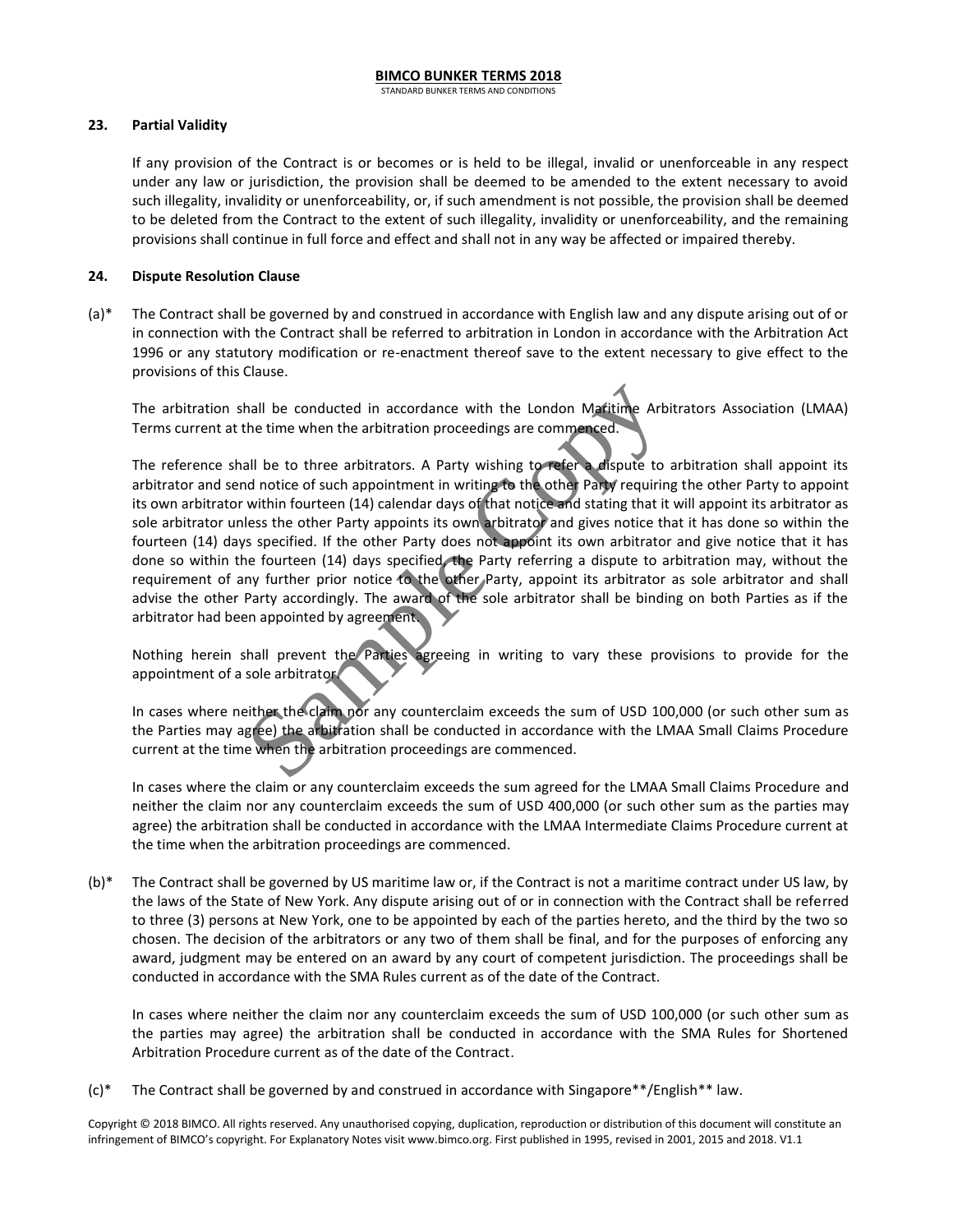STANDARD BUNKER TERMS AND CONDITIONS

Any dispute arising out of or in connection with the Contract, including any question regarding its existence, validity or termination shall be referred to and finally resolved by arbitration in Singapore in accordance with the<br>Singapore International Arbitration Act (Chapter 143A) and any statutory modification or re-enactment the save to the extent necessary to give effect to the provisions of this Clause .

The arbitration shall be conducted in accordance with the Arbitration Rules of the Singapore Chamber of Maritime Arbitration (SCMA) current at the time when the arbitration proceedings are commenced.

The reference to arbitration of disputes under this Clause shall be to three arbitrators. A Party wishing to refer a dispute to arbitration shall appoint its arbitrator and send notice of such appointment in writing to the other Party requiring the other Party to appoint its own arbitrator and give notice that it has done so within fourteen (14) calendar days of that notice and stating that it will appoint its own arbitrator as sole arbitrator unless the other Party appoints its own arbitrator and gives notice that it has done so within the fourteen (14) days specified. If the other Party does not give notice that it has done so within the fourteen (14) days specified, the Party referring a dispute to arbitration may, without the requirement of any further prior notice to the other Party, appoint its arbitrator as sole arbitrator and shall advise the other Party accordingly. The award of a sole arbitrator shall be binding on both Parties as if the arbitrator had been appointed by agreement.

Nothing herein shall prevent the Parties agreeing in writing to vary these provisions to provide for the appointment of a sole arbitrator.

g a dispute to arbitration may, without the requirement of any furth<br>t its arbitrator as sole arbitrator and shall advise the other flarty accounts<br>the binding on both Parties as if the arbitrator had been appointed by<br>in In cases where neither the claim nor any counterclaim exceeds the sum of USD 150,000 (or such other sum as the Parties may agree) the arbitration shall be conducted before a single arbitrator in accordance with the SCMA Small Claims Procedure current at the time when the arbitration proceedings are commenced .

- $(d)^*$ The Contract shall be governed by and construed in accordance with the laws of the place mutually agreed by the Parties and any dispute arising out of or in connection with the Contract shall be referred to a dispute resolution forum at a mutually agreed place, subject to the procedures applicable there.
- (e) The parties may agree at any time to refer to mediation any difference and/or dispute arising out of or in connection with the Contract. In the case of any dispute in respect of which arbitration has been commenced under Subclause (a), (c) or (d), the following shall apply:
	- (i) Either Party may at any time and from time to time elect to refer the dispute or part of the dispute to mediation by service on the other Party of a written notice (the "Mediation Notice") calling on the other Party to agree to mediation.
	- (ii) The other Party shall thereupon within fourteen (14) calendar days of receipt of the Mediation Notice confirm that they agree to mediation, in which case the Parties shall thereafter agree a mediator within a further fourteen (14) calendar days, failing which on the application of either Party a mediator will be appointed promptly by the Arbitration Tribunal ("the Tribunal") or such person as the Tribunal may designate for that purpose. The mediation shall be conducted in such place and in accordance with such procedure and on such terms as the Parties may agree or, in the event of disagreement, as may be set by the mediator .
	- (iii) If the other Party does not agree to mediate, that fact may be brought to the attention of the Tribunal and may be taken into account by the Tribunal when allocating the costs of the arbitration as between the Parties.
	- (iv) The mediation shall not affect the right of either Party to seek such relief or take such steps as it considers necessary to protect its interest.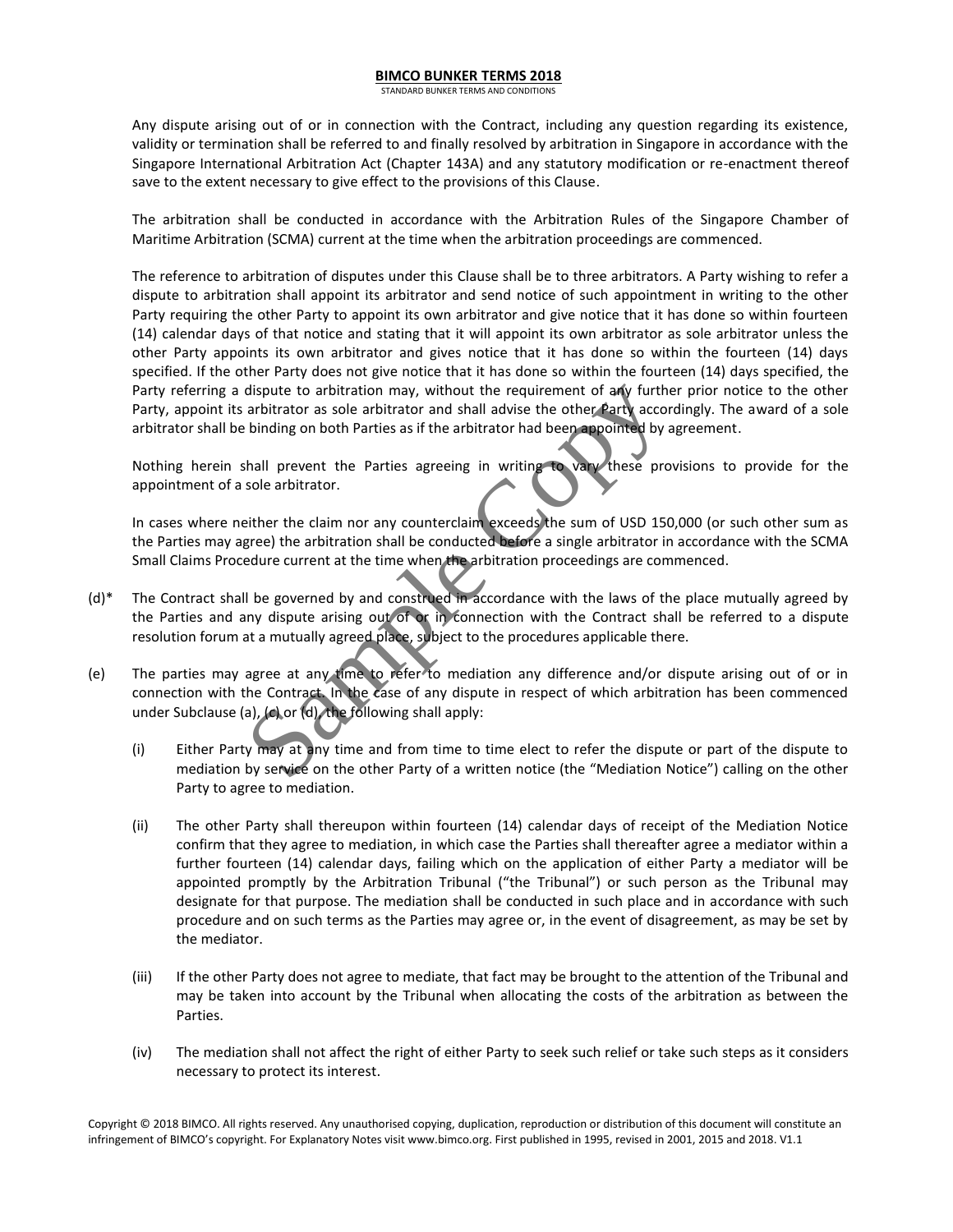- STANDARD BUNKER TERMS AND CONDITIONS
- (v) Either Party may advise the Tribunal that they have agreed to mediation. The arbitration procedure shall continue during the conduct of the mediation but the Tribunal may take the mediation timetable into account when setting the timetable for steps in the arbitration.
- (vi) Unless otherwise agreed or specified in the mediation terms, each Party shall bear its own costs incurred in the mediation and the Parties shall share equally the mediator's costs and expenses .
- (vii) The mediation process shall be without prejudice and confidential and no information or documents disclosed during it shall be revealed to the Tribunal except to the extent that they are disclosable under the law and procedure governing the arbitration.

(Note: The Parties should be aware that the mediation process may not necessarily interrupt time limits.)

\*Subclauses (a), (b), (c) and (d) are alternatives to be specified in the Election Sheet; if this Clause has been incorporated into the Contract without an express choice of law and arbitration forum chosen from Subclauses (a), (b), (c) and (d), then Subclause (a) of this Clause shall apply. Subclause (e) shall apply in all cases except for alternative (b).

\*\*Singapore and English law are alternatives; if Subclause (c) is agreed also indicate choice of Singapore or English law. If neither or both are indicated, then English law shall apply by default.

#### **2 5 . Notices**

Any Party giving notice under th e Contract shall ensure that it is effectively given and such notice shall be treated as received during the recipients' office hours. If such notice is sent outside the recipients' office hours it shall be treated as received during the recipients' next working day.

#### **2 6 . Entire Agreement and Priority of Terms**

- into the Contract without an express choice of law and arbitration for d (d), then Subclause (a) of this Clause shall apply. Subclause (e) shall<br>
and English law are alternatives; if Subclause (c) is agreed also indic<br>
nei (a) The written terms of the Contract comprise the entire agreement between the Buyers and the Sellers in relation to the sale and purchase of the Marine Fuels and supersede all previous agreements whether oral or written between the Parties in relation thereto. No amendments to a Contract may be made unless agreed by both Parties in writing.
- (b) Each of the Parties acknowledges that in entering into th e Contract it has not relied on and shall have no right or remedy in respect of any statement, representation, assurance or warranty (whether or not made negligently) other than as is expressly set out in th e Contract .
- (c) Any terms implied into th e Contract by any applicable statute or law are hereby excluded to the extent that such exclusion can legally be made. Nothing in this Clause shall limit or exclude any liability for fraud by any Party to the Contract.
- (d) In the event of a conflict between any of the provisions of these General Terms and Conditions and the Election Sheet, the provisions of the Election Sheet shall prevail over the provisions of these Terms and Conditions. If there is a conflict between any of the provisions of these General Terms and Conditions, the Election Sheet and the Confirmation Note respectively, the provisions of the Confirmation Note shall prevail over these General Terms and Conditions and the Election Sheet to the extent of such conflict, but no further .